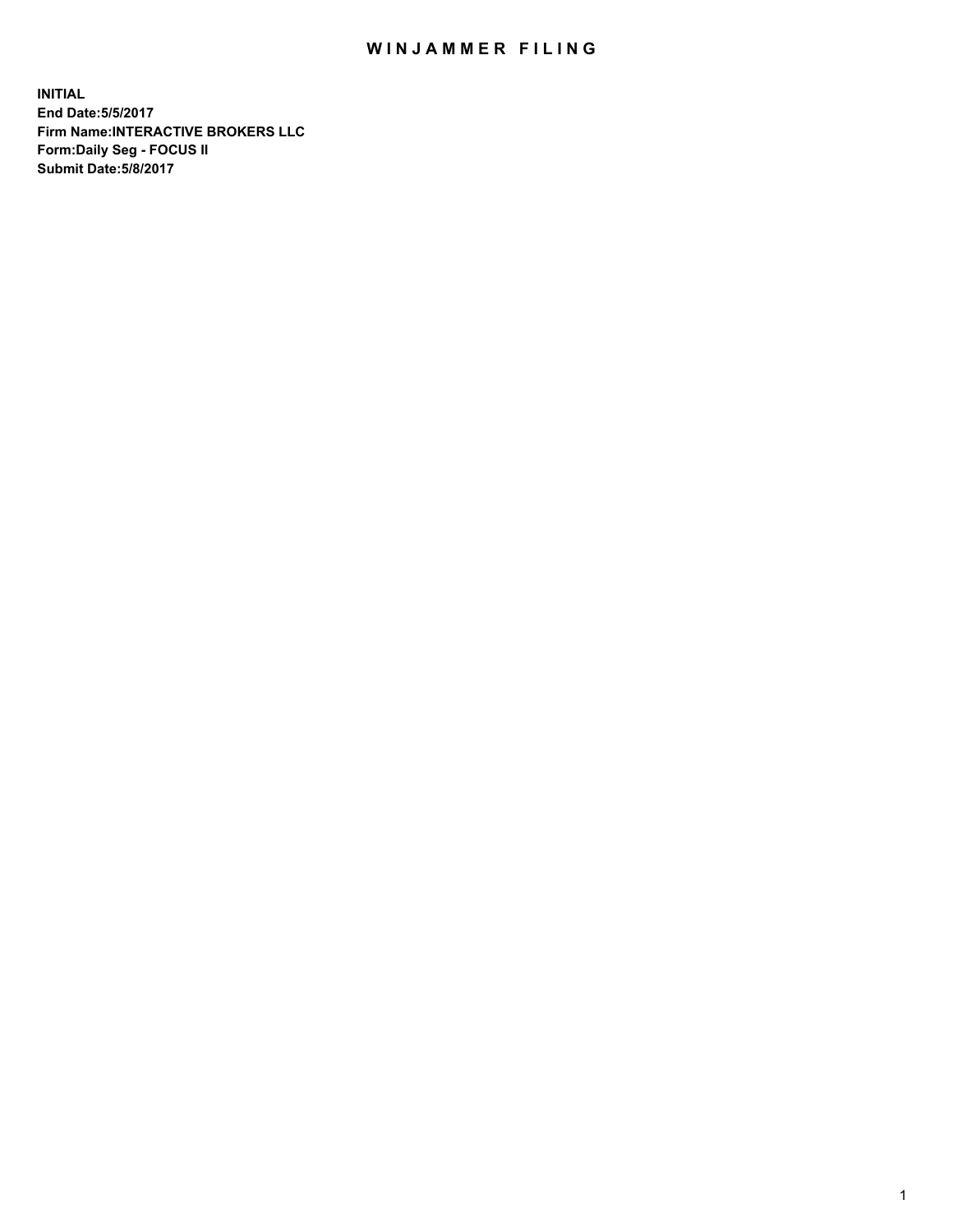## **INITIAL End Date:5/5/2017 Firm Name:INTERACTIVE BROKERS LLC Form:Daily Seg - FOCUS II Submit Date:5/8/2017 Daily Segregation - Cover Page**

| Name of Company<br><b>Contact Name</b><br><b>Contact Phone Number</b><br><b>Contact Email Address</b>                                                                                                                                                                                                                          | <b>INTERACTIVE BROKERS LLC</b><br>James Menicucci<br>203-618-8085<br>jmenicucci@interactivebrokers.c<br>om |
|--------------------------------------------------------------------------------------------------------------------------------------------------------------------------------------------------------------------------------------------------------------------------------------------------------------------------------|------------------------------------------------------------------------------------------------------------|
| FCM's Customer Segregated Funds Residual Interest Target (choose one):<br>a. Minimum dollar amount: ; or<br>b. Minimum percentage of customer segregated funds required:% ; or<br>c. Dollar amount range between: and; or<br>d. Percentage range of customer segregated funds required between:% and%.                         | $\overline{\mathbf{0}}$<br>0<br>155,000,000 245,000,000<br>0 <sub>0</sub>                                  |
| FCM's Customer Secured Amount Funds Residual Interest Target (choose one):<br>a. Minimum dollar amount: ; or<br>b. Minimum percentage of customer secured funds required:%; or<br>c. Dollar amount range between: and; or<br>d. Percentage range of customer secured funds required between: % and %.                          | $\overline{\mathbf{0}}$<br>$\overline{\mathbf{0}}$<br>80,000,000 120,000,000<br>00                         |
| FCM's Cleared Swaps Customer Collateral Residual Interest Target (choose one):<br>a. Minimum dollar amount: ; or<br>b. Minimum percentage of cleared swaps customer collateral required:% ; or<br>c. Dollar amount range between: and; or<br>d. Percentage range of cleared swaps customer collateral required between:% and%. | $\underline{\mathbf{0}}$<br>$\underline{\mathbf{0}}$<br>0 <sub>0</sub><br>0 <sub>0</sub>                   |

Attach supporting documents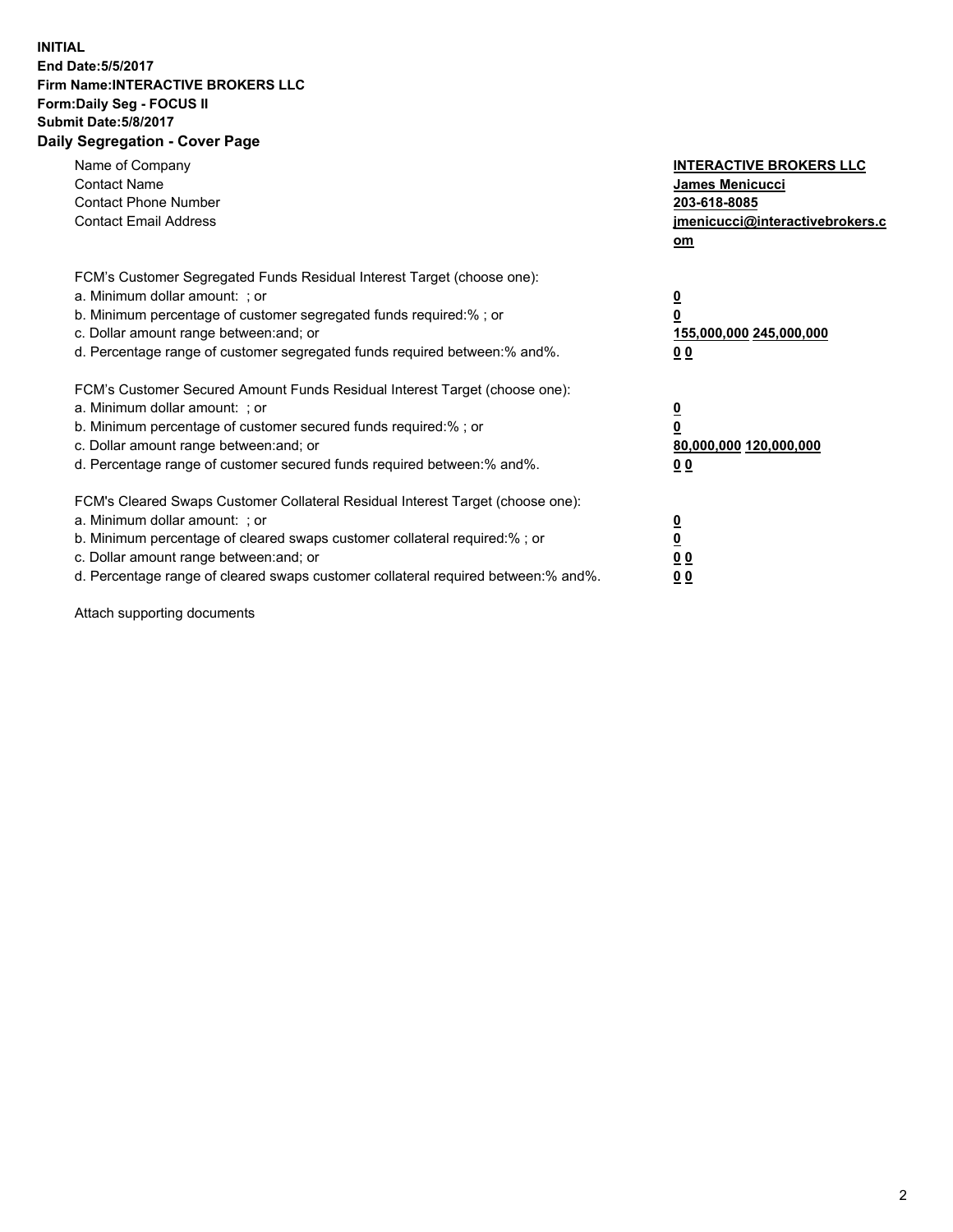## **INITIAL End Date:5/5/2017 Firm Name:INTERACTIVE BROKERS LLC Form:Daily Seg - FOCUS II Submit Date:5/8/2017 Daily Segregation - Secured Amounts**

|     | Foreign Futures and Foreign Options Secured Amounts                                         |                                  |
|-----|---------------------------------------------------------------------------------------------|----------------------------------|
|     | Amount required to be set aside pursuant to law, rule or regulation of a foreign            | $0$ [7305]                       |
|     | government or a rule of a self-regulatory organization authorized thereunder                |                                  |
| 1.  | Net ledger balance - Foreign Futures and Foreign Option Trading - All Customers             |                                  |
|     | A. Cash                                                                                     | 321,191,824 [7315]               |
|     | B. Securities (at market)                                                                   | $0$ [7317]                       |
| 2.  | Net unrealized profit (loss) in open futures contracts traded on a foreign board of trade   | 3,465,097 [7325]                 |
| 3.  | Exchange traded options                                                                     |                                  |
|     | a. Market value of open option contracts purchased on a foreign board of trade              | 47,047 [7335]                    |
|     | b. Market value of open contracts granted (sold) on a foreign board of trade                | $-36,648$ [7337]                 |
| 4.  | Net equity (deficit) (add lines 1.2. and 3.)                                                |                                  |
| 5.  |                                                                                             | 324,667,320 [7345]               |
|     | Account liquidating to a deficit and account with a debit balances - gross amount           | <b>17,117</b> [7351]             |
|     | Less: amount offset by customer owned securities                                            | 0 [7352] 17,117 [7354]           |
| 6.  | Amount required to be set aside as the secured amount - Net Liquidating Equity              | 324,684,437 [7355]               |
|     | Method (add lines 4 and 5)                                                                  |                                  |
| 7.  | Greater of amount required to be set aside pursuant to foreign jurisdiction (above) or line | 324,684,437 [7360]               |
|     | 6.                                                                                          |                                  |
|     | FUNDS DEPOSITED IN SEPARATE REGULATION 30.7 ACCOUNTS                                        |                                  |
| 1.  | Cash in banks                                                                               |                                  |
|     | A. Banks located in the United States                                                       | 71,453,000 [7500]                |
|     | B. Other banks qualified under Regulation 30.7                                              | 0 [7520] 71,453,000 [7530]       |
| 2.  | Securities                                                                                  |                                  |
|     | A. In safekeeping with banks located in the United States                                   | 326,710,515 [7540]               |
|     | B. In safekeeping with other banks qualified under Regulation 30.7                          | 0 [7560] 326,710,515 [7570]      |
| 3.  | Equities with registered futures commission merchants                                       |                                  |
|     | A. Cash                                                                                     | $0$ [7580]                       |
|     | <b>B.</b> Securities                                                                        | $0$ [7590]                       |
|     | C. Unrealized gain (loss) on open futures contracts                                         | $0$ [7600]                       |
|     | D. Value of long option contracts                                                           | $0$ [7610]                       |
|     | E. Value of short option contracts                                                          | 0 [7615] 0 [7620]                |
| 4.  | Amounts held by clearing organizations of foreign boards of trade                           |                                  |
|     | A. Cash                                                                                     | $0$ [7640]                       |
|     | <b>B.</b> Securities                                                                        | $0$ [7650]                       |
|     | C. Amount due to (from) clearing organization - daily variation                             | $0$ [7660]                       |
|     | D. Value of long option contracts                                                           | $0$ [7670]                       |
|     | E. Value of short option contracts                                                          | 0 [7675] 0 [7680]                |
| 5.  | Amounts held by members of foreign boards of trade                                          |                                  |
|     | A. Cash                                                                                     | 71,484,036 [7700]                |
|     | <b>B.</b> Securities                                                                        | $0$ [7710]                       |
|     | C. Unrealized gain (loss) on open futures contracts                                         | 2,734,908 [7720]                 |
|     | D. Value of long option contracts                                                           | 47,047 [7730]                    |
|     | E. Value of short option contracts                                                          | -36,648 [7735] 74,229,343 [7740] |
| 6.  | Amounts with other depositories designated by a foreign board of trade                      | $0$ [7760]                       |
| 7.  | Segregated funds on hand                                                                    | $0$ [7765]                       |
| 8.  | Total funds in separate section 30.7 accounts                                               | 472,392,858 [7770]               |
| 9.  | Excess (deficiency) Set Aside for Secured Amount (subtract line 7 Secured Statement         | 147,708,421 [7380]               |
|     | Page 1 from Line 8)                                                                         |                                  |
| 10. | Management Target Amount for Excess funds in separate section 30.7 accounts                 | 80,000,000 [7780]                |
| 11. | Excess (deficiency) funds in separate 30.7 accounts over (under) Management Target          | 67,708,421 [7785]                |
|     |                                                                                             |                                  |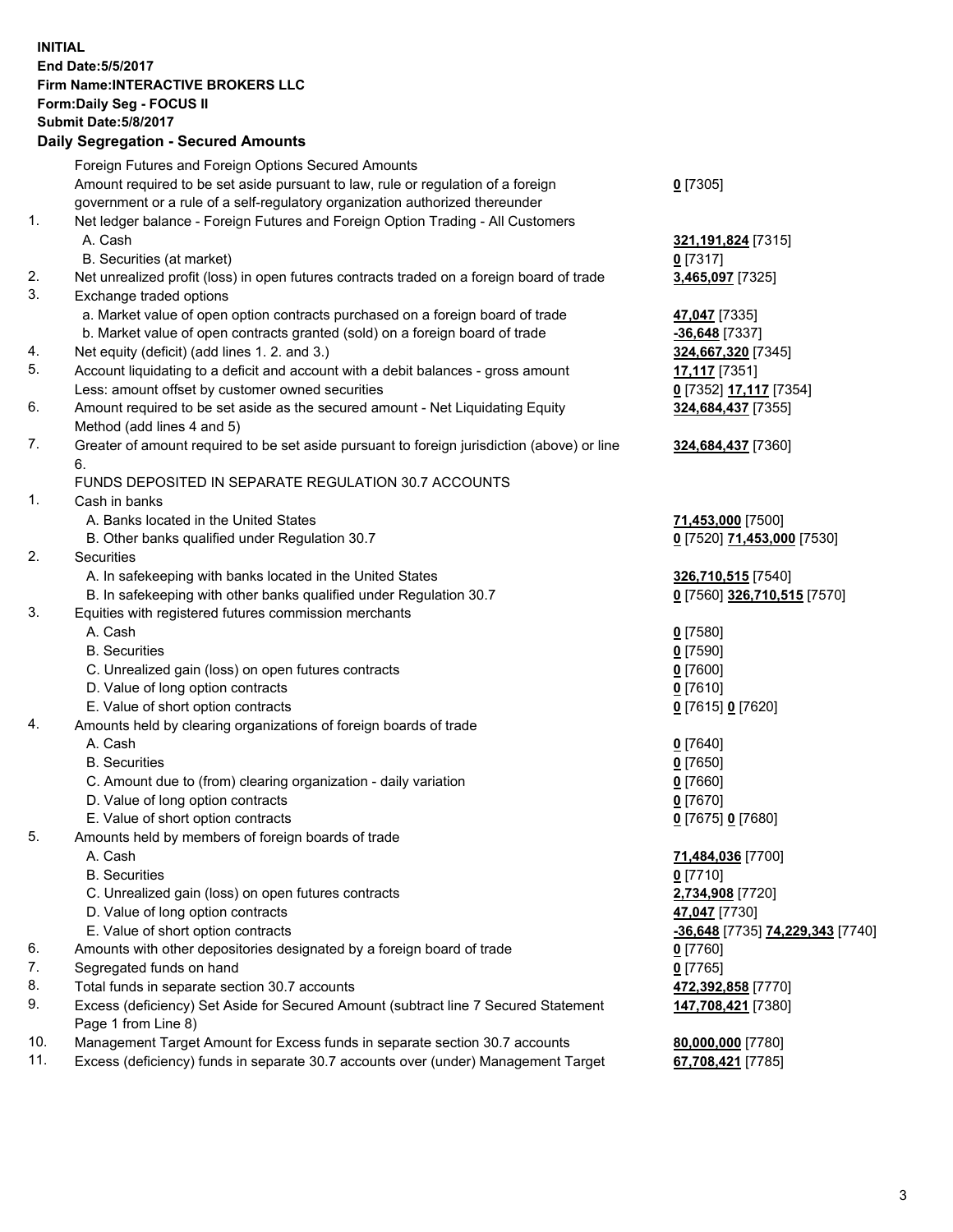**INITIAL End Date:5/5/2017 Firm Name:INTERACTIVE BROKERS LLC Form:Daily Seg - FOCUS II Submit Date:5/8/2017 Daily Segregation - Segregation Statement** SEGREGATION REQUIREMENTS(Section 4d(2) of the CEAct) 1. Net ledger balance A. Cash **3,663,848,269** [7010] B. Securities (at market) **0** [7020] 2. Net unrealized profit (loss) in open futures contracts traded on a contract market **-102,881,459** [7030] 3. Exchange traded options A. Add market value of open option contracts purchased on a contract market **115,455,772** [7032] B. Deduct market value of open option contracts granted (sold) on a contract market **-220,926,151** [7033] 4. Net equity (deficit) (add lines 1, 2 and 3) **3,455,496,431** [7040] 5. Accounts liquidating to a deficit and accounts with debit balances - gross amount **303,618** [7045] Less: amount offset by customer securities **0** [7047] **303,618** [7050] 6. Amount required to be segregated (add lines 4 and 5) **3,455,800,049** [7060] FUNDS IN SEGREGATED ACCOUNTS 7. Deposited in segregated funds bank accounts A. Cash **377,629,290** [7070] B. Securities representing investments of customers' funds (at market) **2,025,355,145** [7080] C. Securities held for particular customers or option customers in lieu of cash (at market) **0** [7090] 8. Margins on deposit with derivatives clearing organizations of contract markets A. Cash **23,135,191** [7100] B. Securities representing investments of customers' funds (at market) **1,333,620,001** [7110] C. Securities held for particular customers or option customers in lieu of cash (at market) **0** [7120] 9. Net settlement from (to) derivatives clearing organizations of contract markets **-19,688,129** [7130] 10. Exchange traded options A. Value of open long option contracts **115,531,231** [7132] B. Value of open short option contracts **-221,001,869** [7133] 11. Net equities with other FCMs A. Net liquidating equity **0** [7140] B. Securities representing investments of customers' funds (at market) **0** [7160] C. Securities held for particular customers or option customers in lieu of cash (at market) **0** [7170] 12. Segregated funds on hand **0** [7150] 13. Total amount in segregation (add lines 7 through 12) **3,634,580,860** [7180] 14. Excess (deficiency) funds in segregation (subtract line 6 from line 13) **178,780,811** [7190] 15. Management Target Amount for Excess funds in segregation **155,000,000** [7194] 16. Excess (deficiency) funds in segregation over (under) Management Target Amount **23,780,811** [7198]

Excess